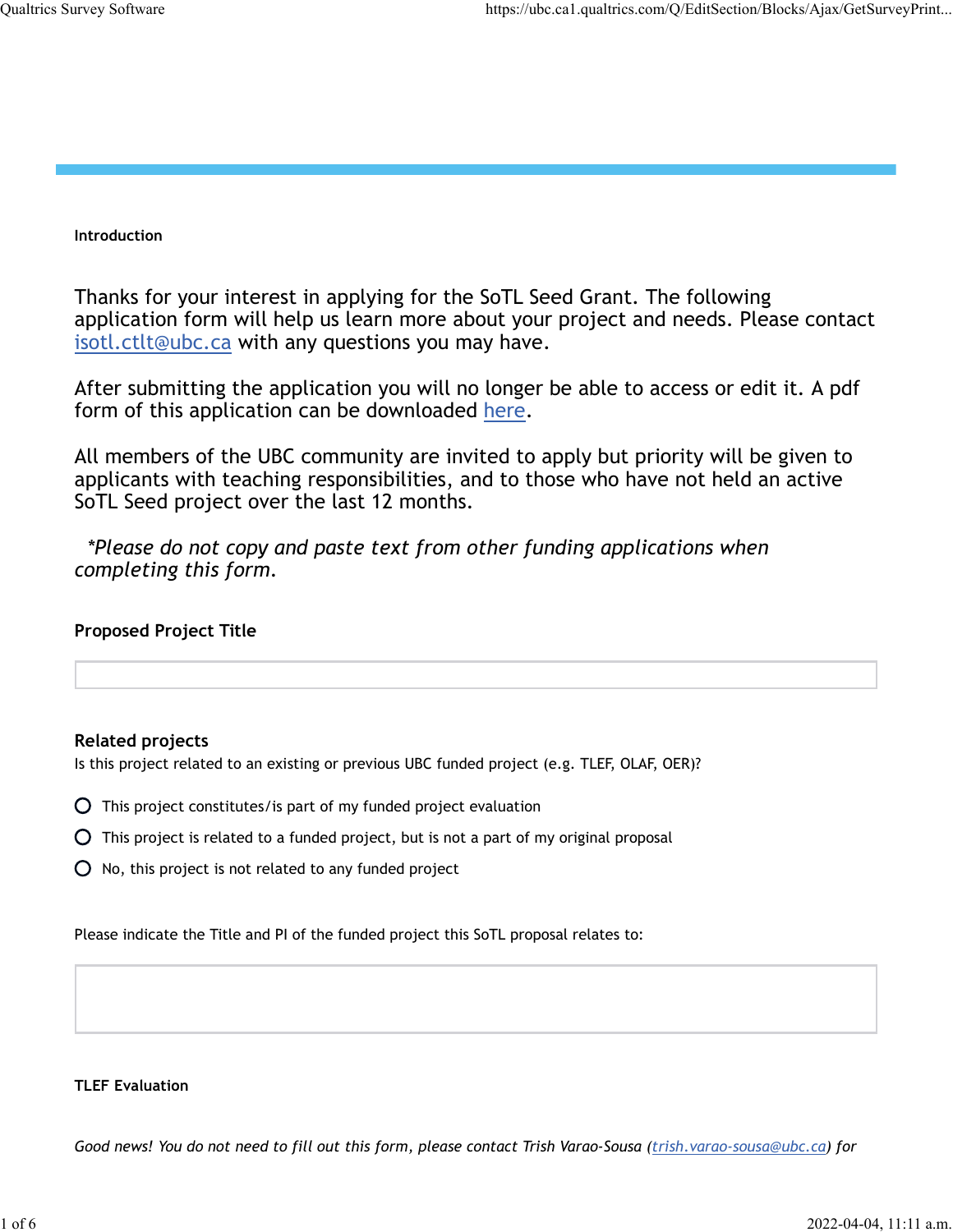*more information.*

**Overview**

# **PRINCIPAL APPLICANT INFORMATION**

Name

Email address

Position

Department or Unit

Faculty

Please provide names and email addresses of any additional applicants. Do not include ISoTL or CTLT staff.

**Project info**

# **PROPOSED PROJECT**

# **Project Summary**

Please provide a short summary of your suggested SoTL project. (100 words or fewer)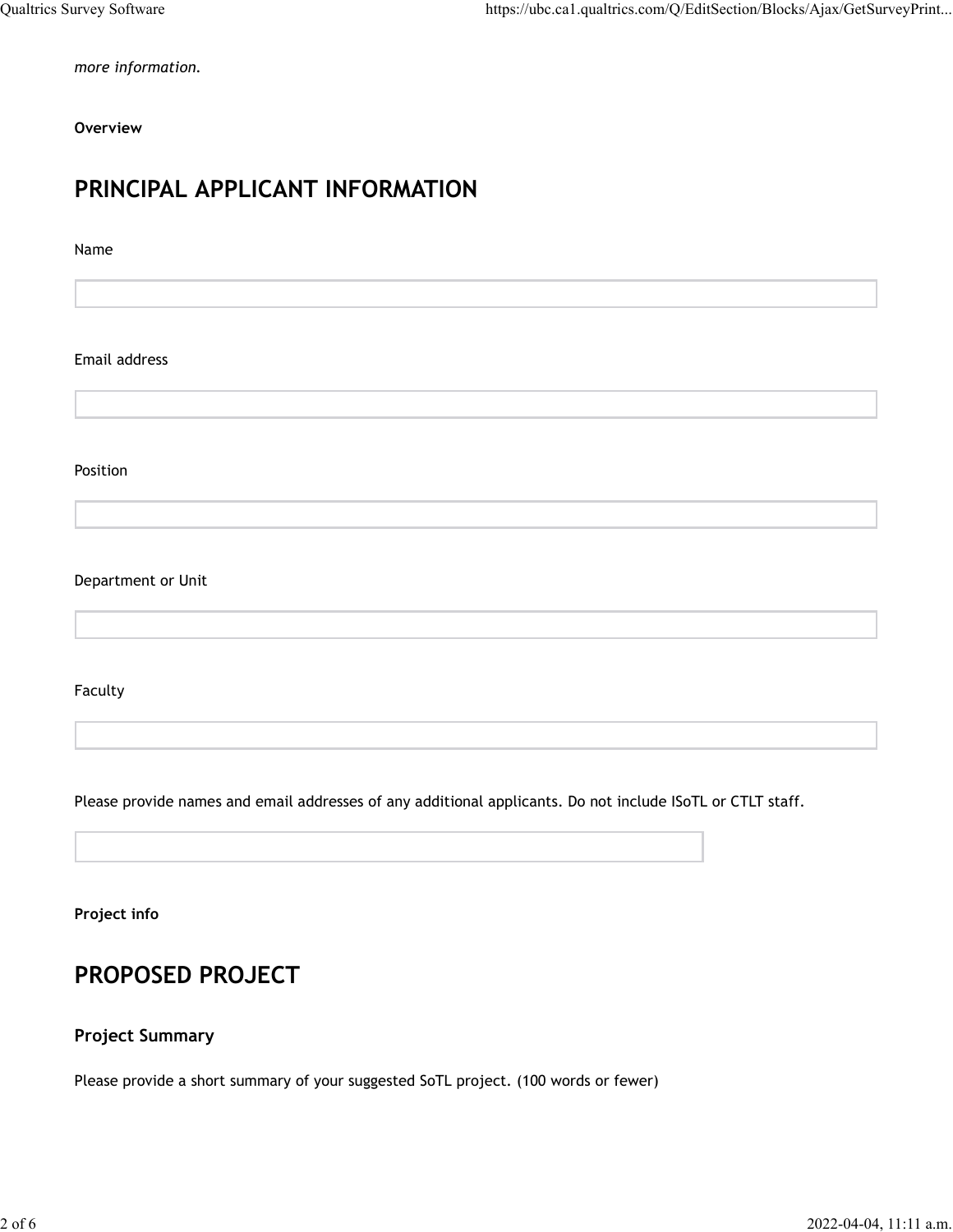### **Context: Where will the project take place?**

The SoTL Seed program supports research on teaching and learning at UBC. Please indicate the course number(s)/program(s), topics, number of students, and format of the instructional activities in which this project will take place. (100 words or fewer)

# **Research question(s): What question(s) would you like to answer within the scope of this project?**

Please list the questions that will guide your project (100 words or fewer)

# **Focus of inquiry: What teaching and learning practices do you plan to focus on?**

Please describe the specific pedagogies or practices you seek to investigate within the course(s)/program(s) identified above. (100 words or fewer)

**Practical significance: What are the contributions of your project to teaching and learning practice at UBC and beyond?** (100 words or fewer)

**Theoretical significance: What are the potential contributions of your project to theory of teaching and learning in higher education?** (100 words or fewer)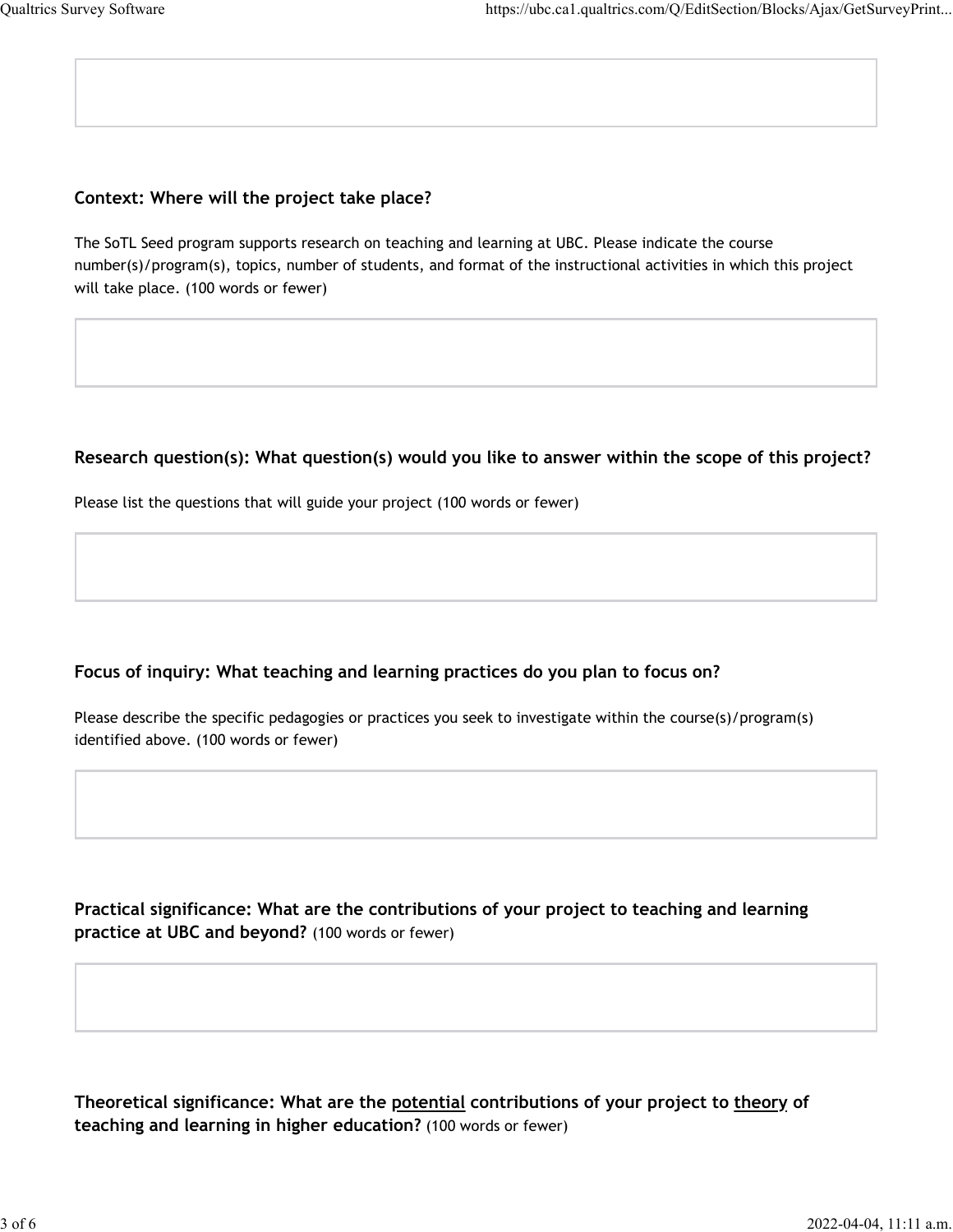# **Background: What does the literature say about similar projects?**

Please synthesize relevant literature, pointing out references. (100 words or fewer)

# **RESEARCH PLAN**

#### **What is your tentative research plan?**

If accepted, this piece will be further developed with SoTL Seed support. (100 words or fewer)

### **What elements of your project do you need assistance with?**

This information will help us understand the requirements of your project and make sure that the available expertise matches your needs. If you require support that is not part of the SoTL Seed program (e.g. course development, program review, integration of learning technologies), please contact us at ctlt.isotl@ubc.ca.

|                                                                | Not at all | Some support | Full support |
|----------------------------------------------------------------|------------|--------------|--------------|
| Development of research plan                                   |            |              |              |
| <b>BREB</b> application                                        |            |              |              |
| Interviews and focus groups                                    |            |              |              |
| Survey development                                             |            |              |              |
| Statistical analysis                                           |            |              |              |
| Text and open response analysis                                |            |              | O            |
| Learning and instructional design [LIMITED SUPPORT BY<br>CTLT] |            |              |              |
| Scholarly dissemination [LIMITED SUPPORT BY SOTL SEED]         | ∩          |              |              |
| Literature review [LIMITED SUPPORT BY SOTL SEED]               |            |              |              |

Please elaborate on the **learning and instructional design support** you require for this project.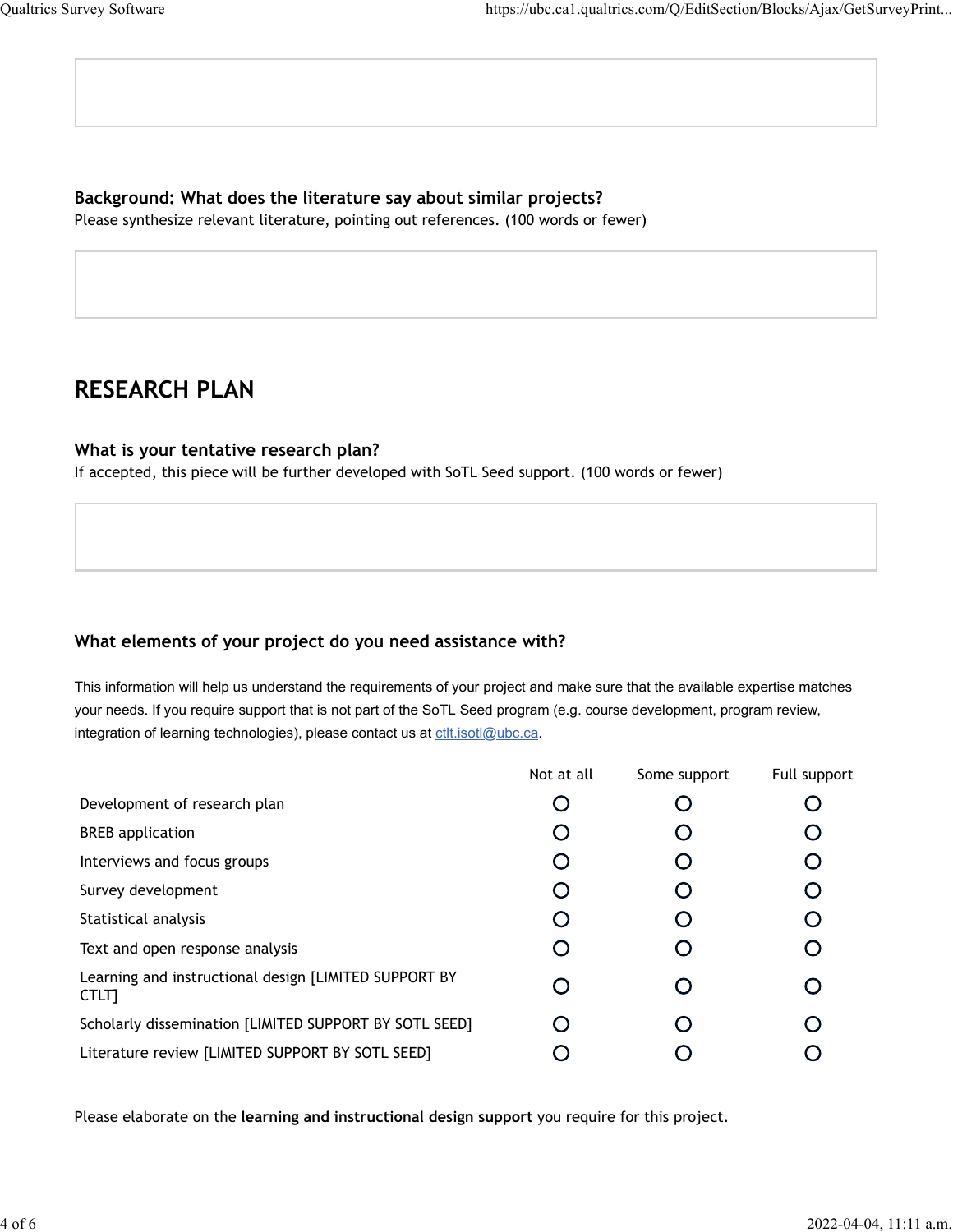Other area of support needed: (optional)

When do you anticipate beginning data collection? (50 words or fewer)

Is this project related to existing work with CTLT?

O Yes

O No

Name of person in CTLT that is presently supporting aspects of this work, and what role you expect this staff member to play in the SoTL Seed project:

**Block 4**

Please note that after submitting the application you will be able to review a summary, please save a copy for your own records. The ISoTL team will be reviewing the applications in June 2022 and will contact you at that time.

Powered by Qualtrics